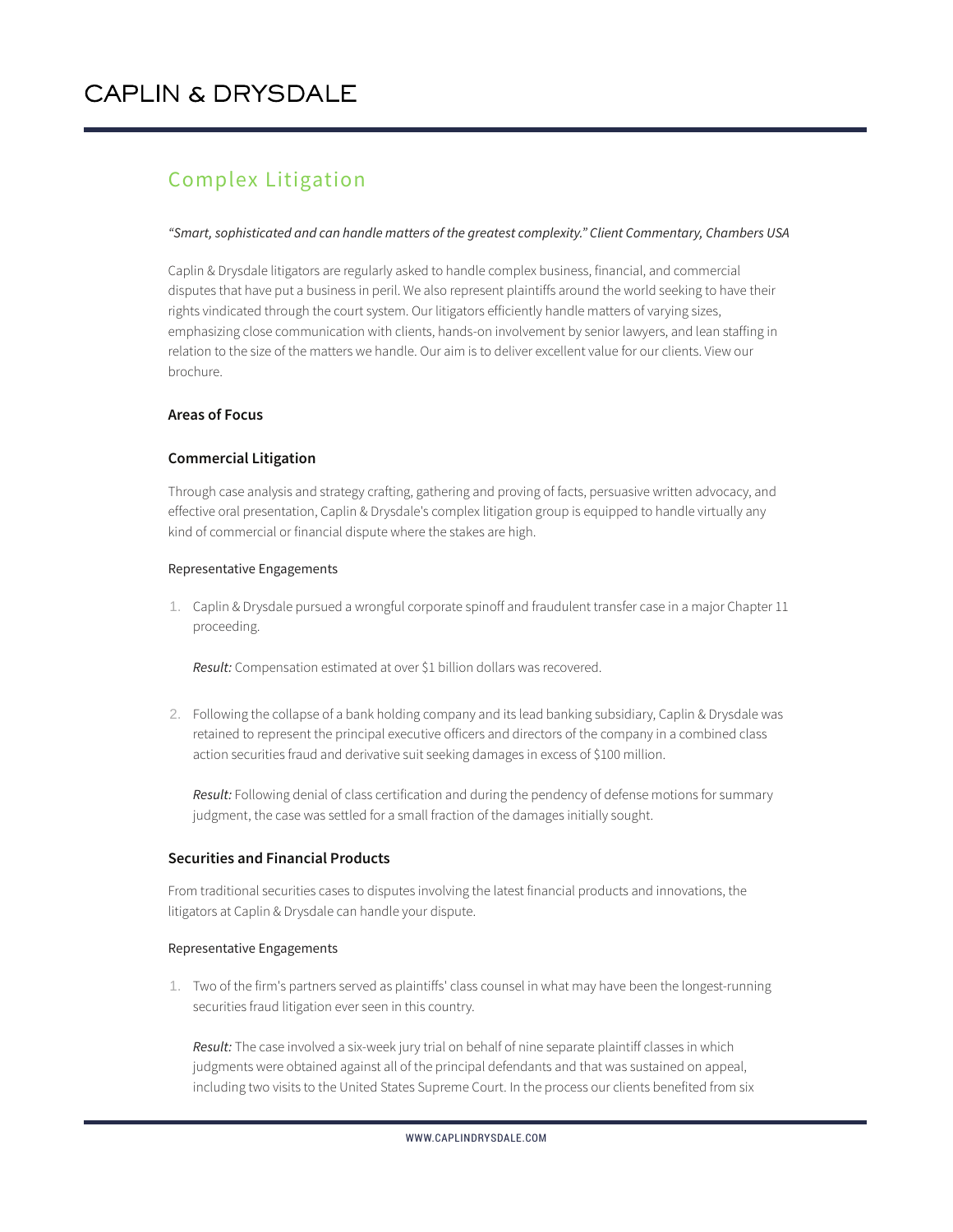separate partial settlements aggregating in excess of \$60 million.

2. Following the collapse of a bank holding company and its lead banking subsidiary, Caplin & Drysdale was retained to represent the principal executive officers and directors of the company in a combined class action securities fraud and derivative suit seeking damages in excess of \$100 million.

*Result:* Following denial of class certification and during the pendency of defense motions for summary judgment, the case was settled for a small fraction of the damages initially sought.

3. Caplin & Drysdale represented investors in a federal class action involving alleged violations of Sections 10 (b) and 20(a) of the Securities Exchange Act of 1934 and the regulations promulgated thereunder.

*Result:* After successfully opposing a motion to dismiss, the case was favorably settled.

## **Trade Secrets, False Advertising**

When the dispute involves business practices, Caplin & Drysdale attorneys are well-equipped to litigate and resolve disputes with effective advocacy and creative solutions.

#### Representative Engagements

1. Caplin & Drysdale was retained by an SEC-registered investment adviser that was sued by a competitor. The lawsuit alleged that our client violated federal laws prohibiting false advertising and that it also violated trade secret and copyright law by wrongfully taking a computer program used to select stocks for investments. The plaintiff competitor sought millions of dollars in damages and an injunction that would have effectively put our client out of business.

*Result:* Shortly after being retained, Caplin & Drysdale drafted advertising guidelines for our client, obtained the dismissal of the trade secrets and computer copyright claims, and drafted a letter for our client's customers explaining the litigation to them. The case was eventually tried. The Court awarded the plaintiff less than five percent of the damages it sought and required our client to follow the advertising guidelines Caplin & Drysdale had drafted. Because of our efforts, the client was able to continue using the computer program, continue its advertising efforts, and expand its business without interruption by its competitor.

2. An executive in a prominent communications company was sued in an individual capacity in a nationwide class action alleging consumer fraud and retained the firm to defend him.

*Result:* After successful motions to dismiss undercut key claims against the client, the case was settled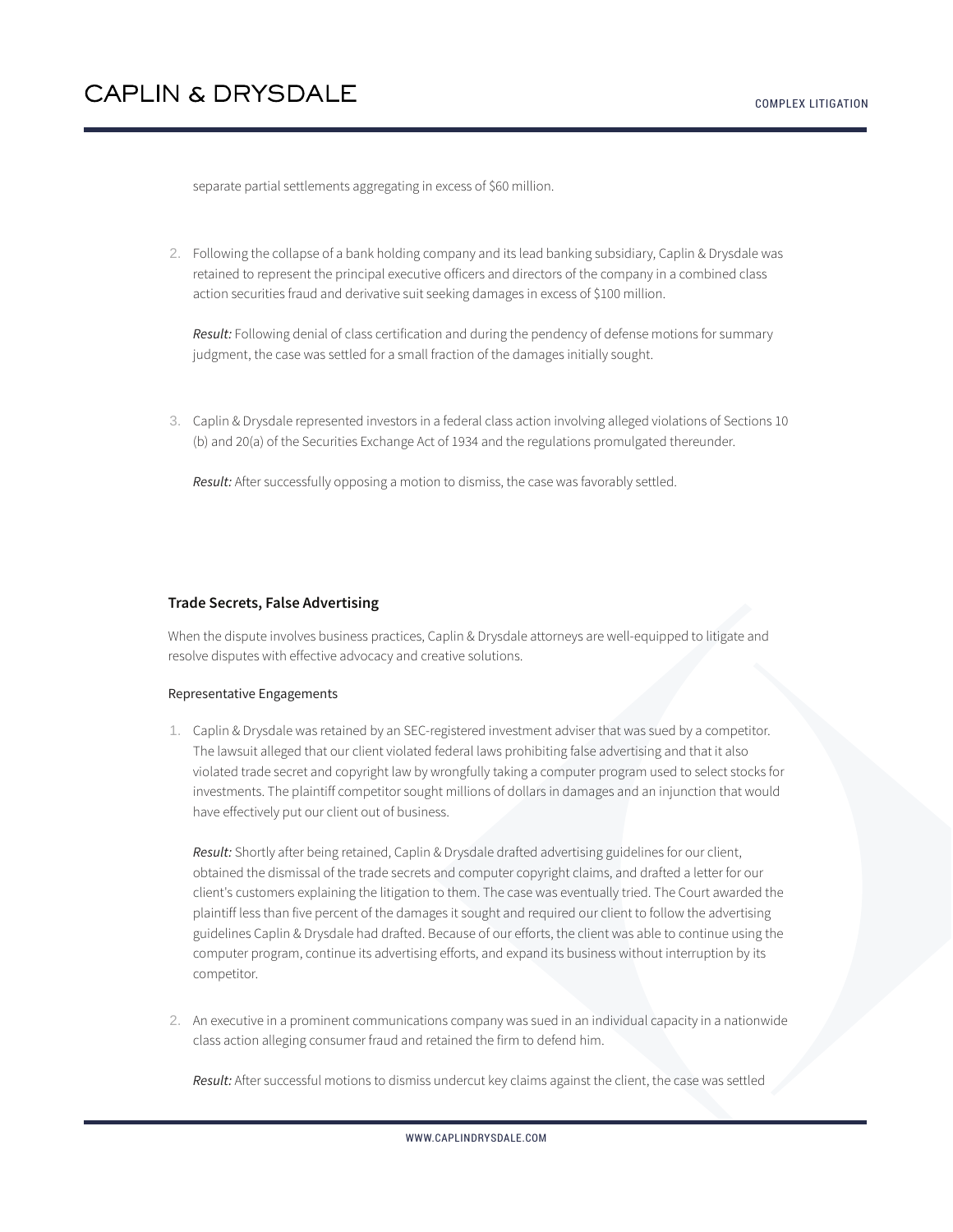before class certification.

# **Class Actions**

Our experience allows us to quickly focus on the most important issues in the litigation, efficiently gather the evidence and information our clients will need to win the case, and obtain favorable results for our clients through settlement, summary judgment, or trial.

### Representative Engagements

1. An executive in a prominent communications company was sued in an individual capacity in a nationwide class action alleging consumer fraud and retained the firm to defend him.

*Result:* After successful motions to dismiss undercut key claims against the client, the case was settled before class certification.

2. Caplin & Drysdale represented investors in a federal class action involving alleged violations of Sections 10 (b) and 20(a) of the Securities Exchange Act of 1934 and the regulations promulgated thereunder.

*Result:* After successfully opposing a motion to dismiss, the case was favorably settled.

3. Following the collapse of a bank holding company and its lead banking subsidiary, Caplin & Drysdale was retained to represent the principal executive officers and directors of the company in a combined class action securities fraud and derivative suit seeking damages in excess of \$100 million.

*Result:* Following denial of class certification and during the pendency of defense motions for summary judgment, the case was settled for a small fraction of the damages initially sought.

## **Professional Liability**

Our attorneys know how to move quickly to take over a malpractice dispute and handle every aspect of it from dealing with the insurer on coverage questions, to analyzing the substantive problem, finding, retaining and educating the proper experts and, if necessary, trying the case. We have served both as counsel to law firms and lawyers against whom claims are being asserted and as expert witnesses testifying on the standard of care in various substantive fields as well as the reasonableness of legal fees.

#### Representative Engagements

1. Our attorneys represented another national law firm in defense of a \$110 million legal malpractice claim arising from admittedly erroneous advice about the reach of the Investment Company Act of 1940.

*Result:* We successfully challenged the credentials of a law school professor to testify as to the standard of care for a practicing lawyer and won a motion for summary judgment that was affirmed.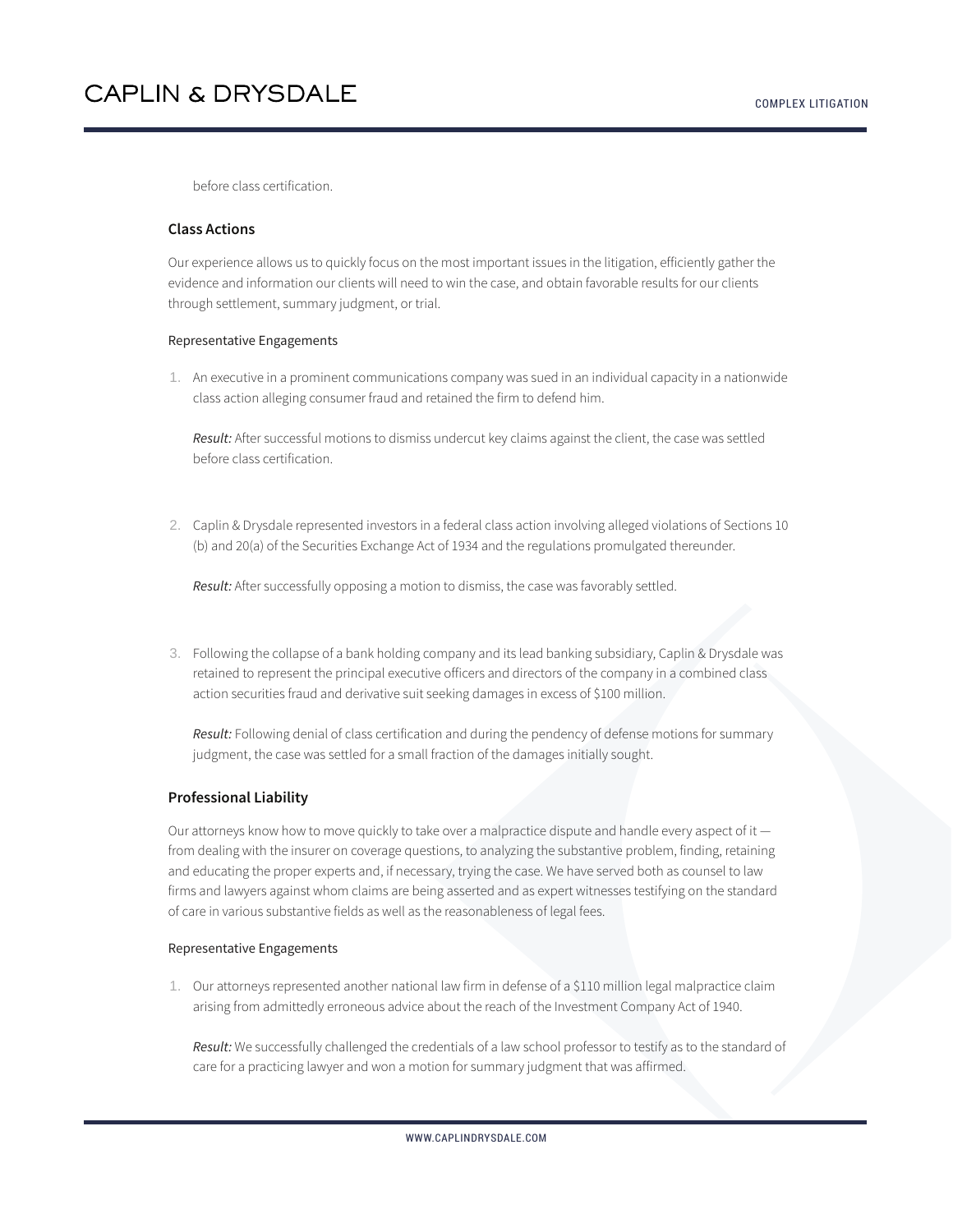2. An attorney facing abuse of process and civil conspiracy claims arising out of representation of a personal representative in a multi-million dollar estate retained the firm to defend him.

*Result:* After targeted discovery, Caplin & Drysdale filed a summary judgment motion that successfully disposed of all claims, and sustained that judgment on appeal.

## **Trust and Probate Matters**

Trusts and estates present a range of unique issues in litigation. Caplin & Drysdale attorneys have experience with disputes involving many different types of trusts and a wide variety of estate and probate matters.

#### Representative Engagements

1. A nonprofit religious organization funded by a fifty year-old trust with high-value real estate holdings retained Caplin & Drysdale to seek reformation of that trust to broaden the purposes for which the funding could be used. The modification was opposed.

*Result:* After a week-long trial, the court reformed the trust in the manner sought by the organization.

1. An attorney facing abuse of process and civil conspiracy claims arising out of representation of a personal representative in a multi-million dollar estate retained the firm to defend him.

*Result:* After targeted discovery, Caplin & Drysdale filed a summary judgment motion that successfully disposed of all claims, and sustained that judgment on appeal.

#### **Mass Tort Resolution**

Caplin & Drysdale is home to several of the nation's leaders in mass tort creditors' rights litigation. Our team has many years of experience working with mass tort victims and their tort lawyers to ensure that they receive fair compensation.

#### Representative Engagements

1. Retained as lead counsel for the asbestos creditors committee in bankruptcy proceedings, the firm was charged with establishing the debtors' total liability for asbestos personal injury claims.

*Result:* Caplin & Drysdale attorneys established the debtors' total asbestos liability was billions more than the opposing parties claimed. The debtor paid several billion dollars to fund a trust designed to pay asbestos victims for decades.

1. Claimants injured by chemical exposure retained Caplin & Drysdale to protect their interests when their defendant corporation filed for bankruptcy.

*Result:* Our attorneys negotiated an agreement providing for a payment of tens of millions of dollars to settle those claims.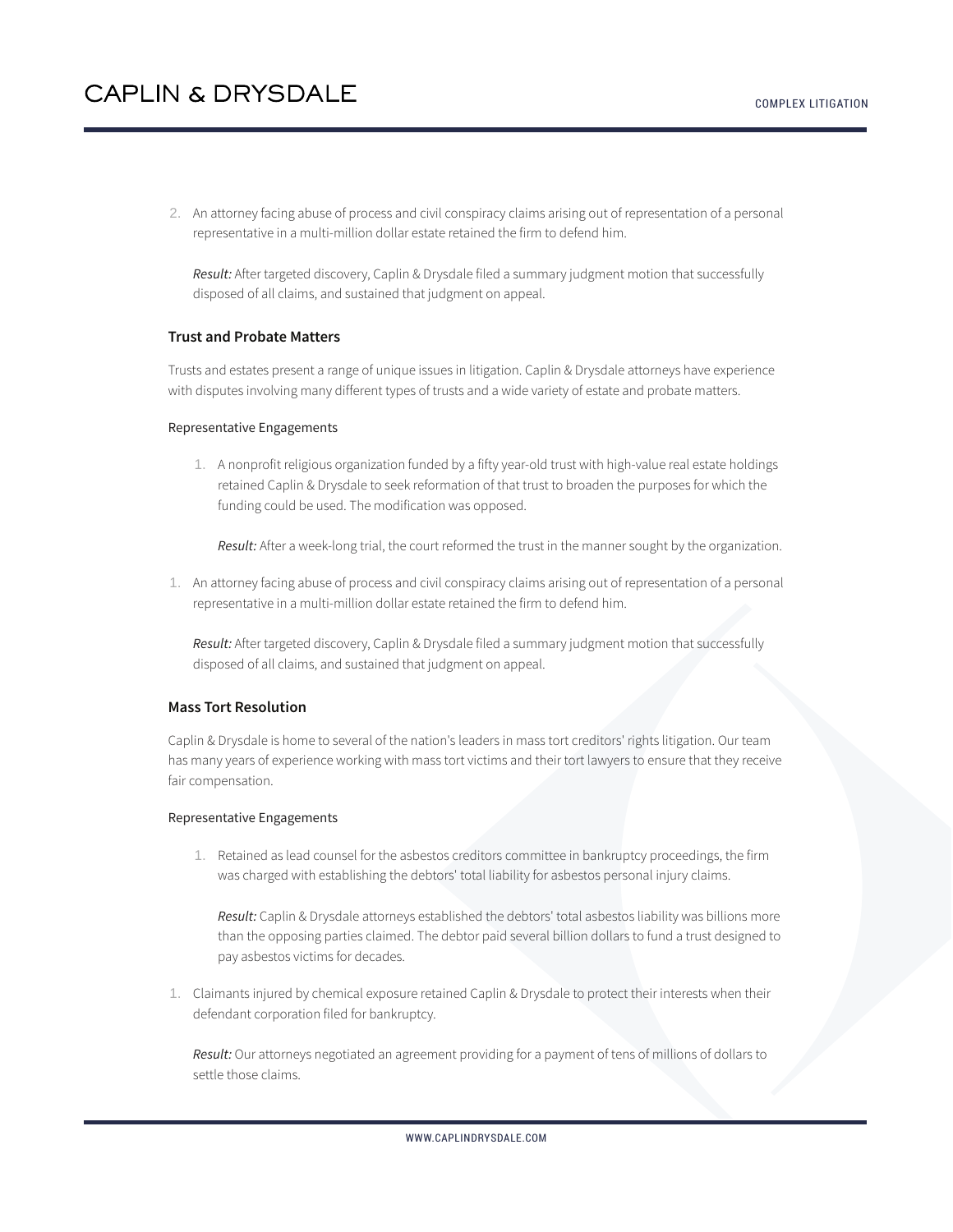### **Related Practices**

Bankruptcy

### **News & Insights**

#### NEWS

Super Lawyers® Recognizes Caplin & Drysdale Attorneys Among Washington's Top Lawyers Awards & Rankings | 05.02.2022

Caplin & Drysdale Appoints Third Female President Ann McMillan *Caplin & Drysdale*, 12.01.2021

Caplin & Drysdale Earns 10 Tier 1 Practice-Area Rankings in 12th Edition of *U.S. News – Best Law Firms®* Awards & Rankings | *U.S. News & World Report*, 11.04.2021

Caplin & Drysdale Welcomes Allegra Kauffman *Caplin & Drysdale*, 10.25.2021

New York Law Journal Quotes Jeffrey Liesemer on Purdue Pharma Case *New York Law Journal*, 10.14.2021

Caplin & Drysdale Announces the Election of Two New Members 10.01.2021

Law360 Quotes Todd Phillips on Aldrich Pump Asbestos Deal *Law360*, 09.30.2021

Caplin & Drysdale Attorneys Listed as "Best Lawyers In America" Awards & Rankings | 08.19.2021

Caplin & Drysdale Welcomes Shamara James 07.20.2021

Super Lawyers® Names Caplin & Drysdale Attorneys Among D.C.'s Most Prominent Practitioners Awards & Rankings | *Super Lawyers*, 04.29.2021

Caplin & Drysdale Welcomes Shah Raafi 03.03.2021

Tier 1 Rankings for Caplin & Drysdale's Practice Groups in U.S. News – Best Law Firms' List Awards & Rankings | *U.S. News & World Report*, 11.05.2020

Caplin & Drysdale Welcomes Lucas Self 11.02.2020

Kevin Maclay Speaks to Bloomberg on Purdue Pharma Settlement *Bloomberg Law*, 10.22.2020

Kevin Maclay Speaks to Law360 on Mallinckrodt Bankruptcy *Law360*, 10.14.2020

WSJ Quotes Kevin Maclay on Mallinckrodt Bankruptcy *The Wall Street Journal*, 10.14.2020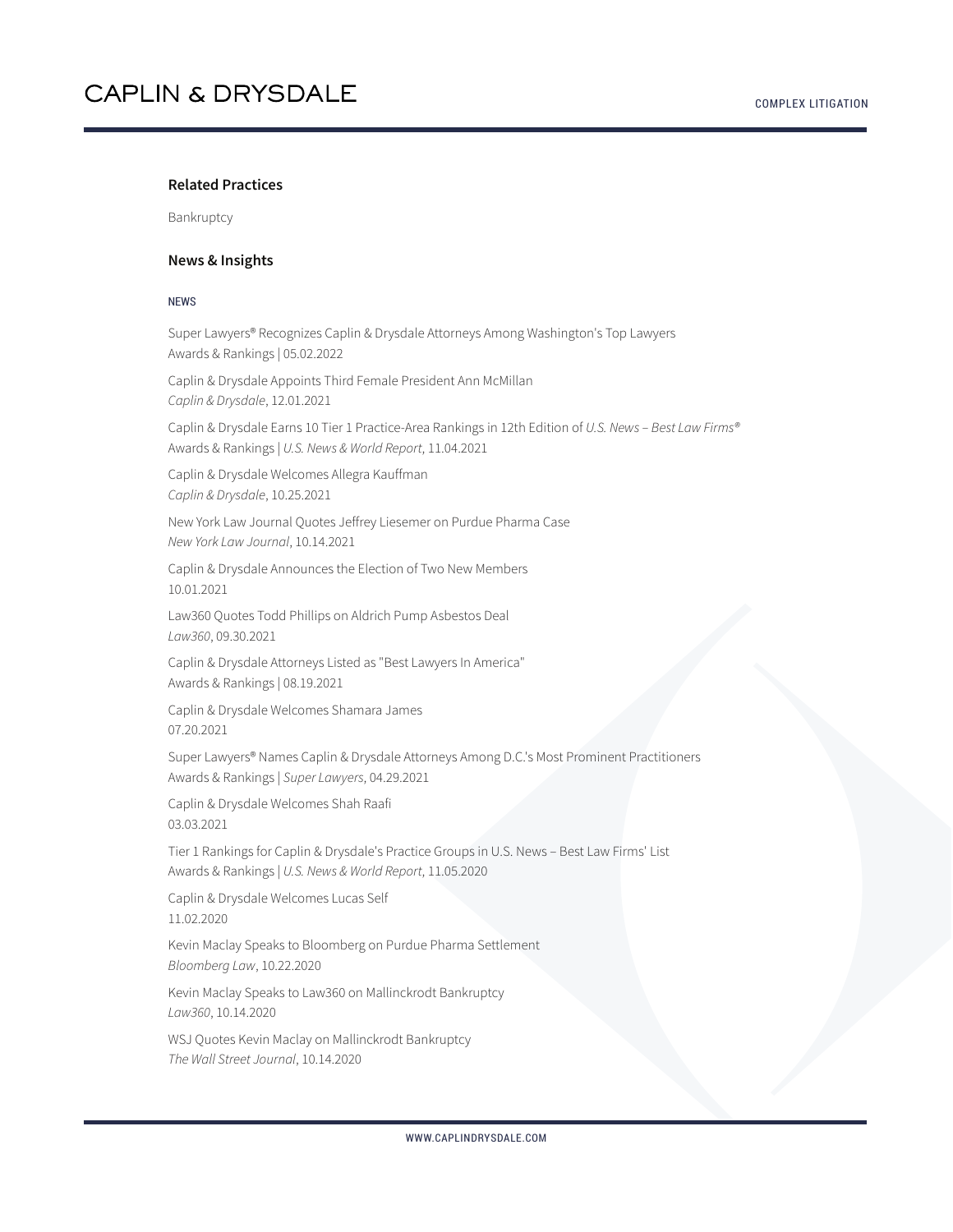Caplin & Drysdale Welcomes Monty Crawford 10.13.2020 Caplin & Drysdale Earns Top Ranking in 2021 "Best Lawyers in America" Awards & Rankings | *U.S. News & World Report*, 08.20.2020 Caplin & Drysdale D.C. Attorneys are Recognized by Super Lawyers® Awards & Rankings | *Super Lawyers*, 05.04.2020 Caplin & Drysdale Welcomes Katy Zendeh 02.10.2020 Caplin & Drysdale Promotes Kevin M. Davis to Of Counsel 01.28.2020 Caplin & Drysdale Earns Top-Tier "Best Law Firms" Rankings in 10th Edition of U.S. News – Best Lawyers Awards & Rankings | *U.S. News & World Report*, 11.01.2019 Caplin & Drysdale Welcomes Jonathan Black, George O'Connor, and Sarah Racicot 09.25.2019 Caplin & Drysdale Attorneys Listed as "Best Lawyers In America" Awards & Rankings | 08.15.2019 Caplin & Drysdale Welcomes Nathaniel Miller 04.30.2019 Super Lawyers® Recognizes 22 Caplin & Drysdale Attorneys in D.C. Awards & Rankings | *Super Lawyers*, 04.22.2019 Caplin & Drysdale Earns 11 Tier 1 Practice-Area Rankings in Ninth Edition of *U.S. News – Best Law Firms®* Awards & Rankings | *U.S. News & World Report*, 11.01.2018 Law360 Comments on Danish Tax Fraud Case Letter from Caplin & Drysdale Attorneys *Law360 Tax Authority*, 10.29.2018 Law360 Quotes Kevin Maclay: PG&E Fire Liability Has California Considering Chapter 11 Alternative *Law360*, 08.17.2018 Caplin & Drysdale Improves Ranking in 2019 "Best Lawyers in America" Awards & Rankings | 08.15.2018 VIDEO: Jeffrey Liesemer Featured in IR Global Interview on U.S. Insolvency Practices and Procedures *IR Global*, 07.18.2018 18 Caplin & Drysdale Attorneys Recognized by Super Lawyers in D.C. 04.23.2018 Caplin & Drysdale Litigators "Recommended" in 2018 Benchmark Litigation Awards & Rankings | *Benchmark Litigation*, 11.28.2017 Caplin & Drysdale Welcomes Caroline Parke 09.09.2017 Caplin & Drysdale Earns Top Ranking in 2018 "Best Lawyers in America" Awards & Rankings | 08.15.2017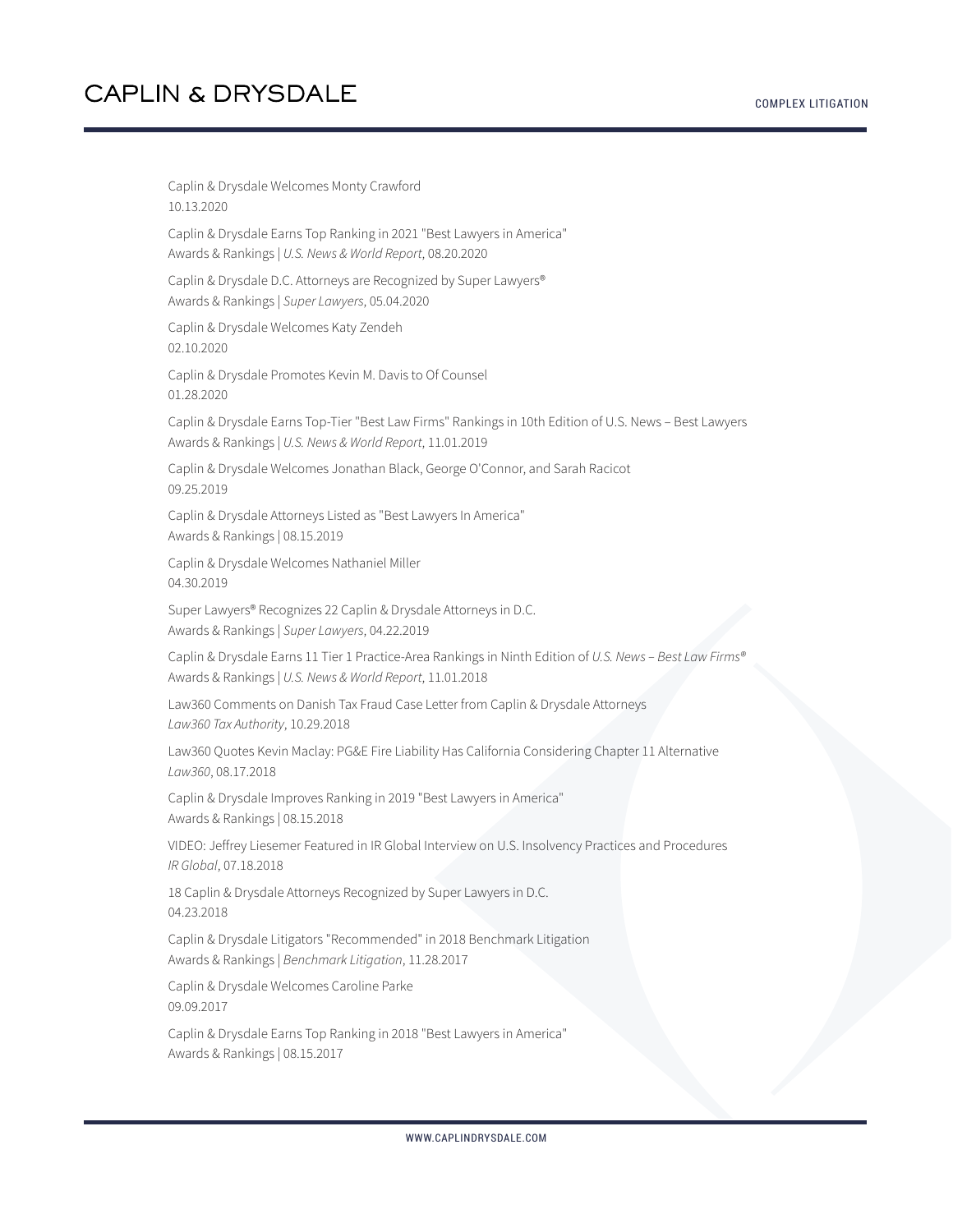Caplin & Drysdale Lawyers Listed Among D.C.'s Most Prominent Practitioners Awards & Rankings | *Super Lawyers*, 04.27.2017 Mark Allison and Charles Ruchelman Comment: Record-Low Audit Rates Could Reverse as IRS Alters Exams *Bloomberg BNA*, 02.27.2017 Charles Ruchelman Discusses Partnership Audit Rule Freeze Causing Confusion For States *Law360*, 02.17.2017 Charles Ruchelman Comments on Montana CPAs Opposing Partnership Audit Legislation *Bloomberg BNA's Tax Management Weekly State Tax Report™*, 01.27.2017 IRS Proposed Partnership Audit Rules Withdrawn from OFR *www.PartnershipRepresentative.com*, 01.26.2017 Caplin & Drysdale Tax Lawyer Charles Ruchelman Launches Website on New Partnership Audit Rules Press Releases | *Caplin & Drysdale*, 01.24.2017 Northern Virginia Magazine Names Beth Kaufman and Jeffrey Liesemer "Top Lawyers" for 2016 Awards & Rankings | *Northern Virginia Magazine*, 11.22.2016 Clients and Peers Recommend 4 Caplin & Drysdale Litigators in 2016 Benchmark Litigation Awards & Rankings | *Benchmark Litigation*, 10.03.2016 Caplin & Drysdale Enters Managed Services Deal with Epiq Press Releases | *Epiq*, 08.30.2016 Best Lawyers in America Lists 18 Caplin & Drysdale Attorneys Awards & Rankings | *U.S. News & World Report*, 08.15.2016 Caplin & Drysdale Listed Among Top Lawyers for Tax, Bankruptcy, Estate Planning and Political Law Awards & Rankings | *Chambers USA*, 06.01.2016 Jeffrey Liesemer Comments on Federal Court Clashes *The Deal Pipeline*, 05.13.2016 Super Lawyers Recognizes Caplin & Drysdale Lawyers from Several Practice Areas Awards & Rankings | *Super Lawyers*, 04.26.2016 Caplin & Drysdale Promotes Attorneys in D.C. and New York Press Releases | *Caplin & Drysdale*, 02.01.2016 U.S. News & World Report Lists Caplin & Drysdale in "Best Law Firms" for 2016 Awards & Rankings | 11.02.2015 Clients and Peers Distinguish Caplin & Drysdale in Chambers' Rankings Awards & Rankings | *Chambers USA*, 05.19.2015 Super Lawyers Lists Caplin & Drysdale Lawyers Both | *Caplin & Drysdale*, 04.23.2015 Caplin & Drysdale's Complex Litigation Group Earns Listing in 2015 Benchmark Litigation Awards & Rankings | *Benchmark Litigation*, 11.10.2014 Caplin & Drysdale Receives High Rankings from 2015 U.S. News-Best Law Firms Awards & Rankings | *U.S. News - Best Lawyers*, 11.04.2014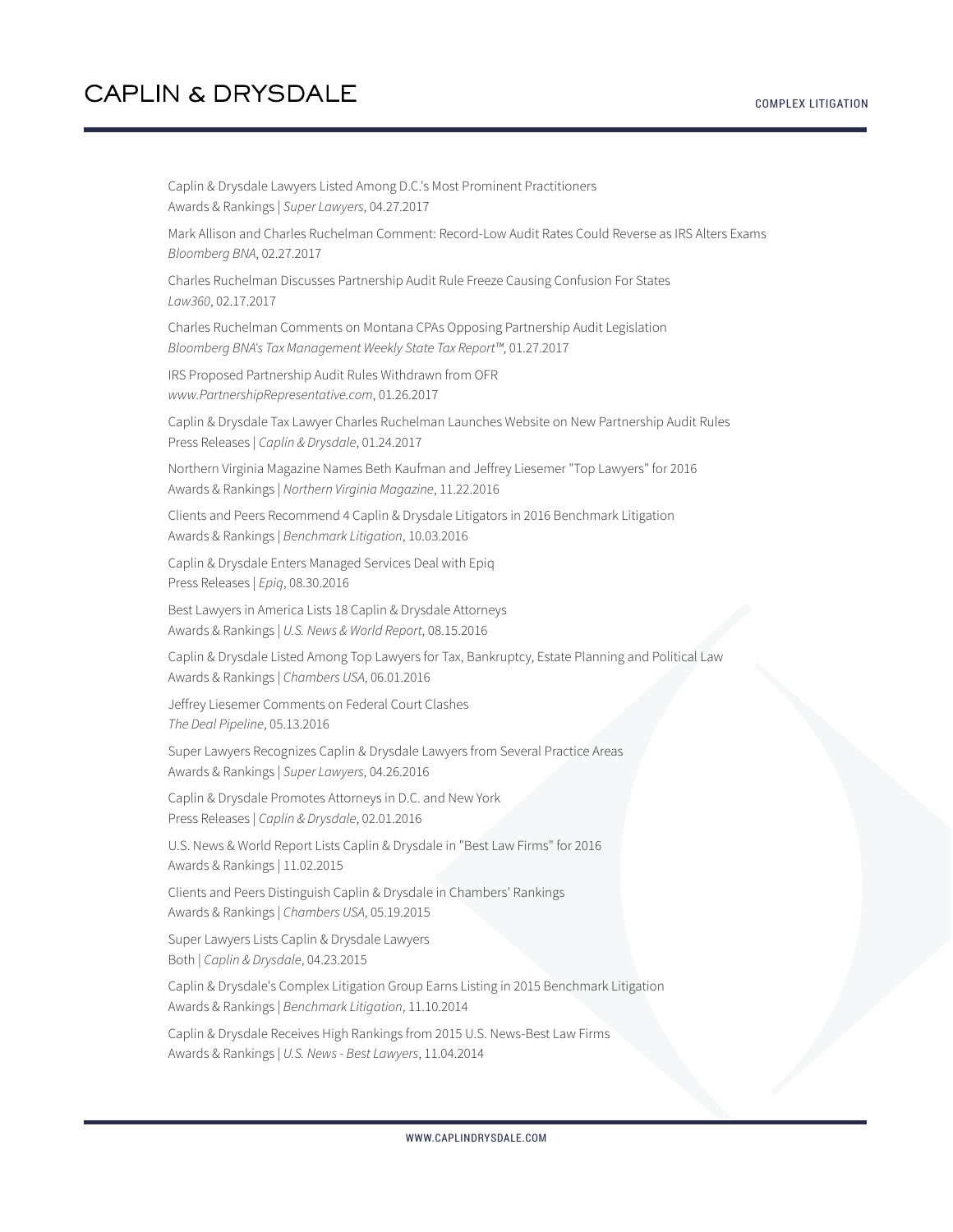| Caplin & Drysdale Lawyers Earn Best Lawyers Ranking<br>Awards & Rankings   08.21.2014                                                                                                   |
|-----------------------------------------------------------------------------------------------------------------------------------------------------------------------------------------|
| With Its Founders, Caplin & Drysdale Celebrates 50 Years of Excellence<br>Press Releases   Caplin & Drysdale, 07.23.2014                                                                |
| Caplin & Drysdale Earns Top Honors in 2014 Chambers USA<br>Awards & Rankings   Chambers USA, 05.28.2014                                                                                 |
| The Washington Post Lists Caplin & Drysdale Attorneys Among the Top Attorneys in D.C.<br>Awards & Rankings   The Washington Post, 04.30.2014                                            |
| Caplin & Drysdale Strengthens Global Tax and Litigation Services<br>Press Releases   01.08.2014                                                                                         |
| Caplin & Drysdale's Complex Litigation Group Listed as Highly Recommended by Benchmark Litigation<br>Awards & Rankings   Benchmark Litigation, 10.28.2013                               |
| 19 Caplin & Drysdale Attorneys Achieve Best Lawyers in America Ranking<br>Awards & Rankings   U.S. News & World Report, 10.21.2013                                                      |
| The Legal 500 Recommends Caplin & Drysdale As a Leading Firm For 2013<br>Awards & Rankings   The Legal 500, 06.03.2013                                                                  |
| 14 Caplin & Drysdale Attorneys Recognized in Chambers USA 2013<br>Awards & Rankings   Chambers USA, 05.29.2013                                                                          |
| Super Lawyers Lists Nineteen Caplin & Drysdale Attorneys<br>Awards & Rankings   Super Lawyers, 04.29.2013                                                                               |
| Caplin & Drysdale Attorneys Recognized by Peers in Best Lawyers in America<br>Awards & Rankings   03.18.2013                                                                            |
| Caplin & Drysdale's Complex Litigation Group Recognized in Benchmark Litigation<br>Awards & Rankings   Benchmark Litigation, 12.03.2012                                                 |
| U.S. News Recognizes Caplin & Drysdale With Top Ranking<br>Awards & Rankings   11.08.2012                                                                                               |
| Benchmark Litigation Recommends Caplin & Drysdale, Names Three Attorneys as "Litigation Stars"<br>Awards & Rankings   Benchmark Litigation, 11.15.2011                                  |
| The Best Lawyers in America Ranks 19 Caplin & Drysdale Attorneys as Leaders in Their Field<br>Awards & Rankings   U.S. News & World Report, 09.01.2011                                  |
| 19 Caplin & Drysdale Attorneys Named Best Lawyers in America<br>Awards & Rankings   U.S. News & World Report, 08.04.2010                                                                |
| Chambers USA and Legal 500 Recognize Caplin & Drysdale in 2010 Top Rankings<br>Both   Chambers USA / The Legal 500, 06.15.2010                                                          |
| Caplin & Drysdale Raises Three Attorneys to Membership in the Firm, Underscoring its Commitment to<br>Creditors' Rights and Complex Financial Litigation<br>Press Releases   02.01.2010 |
|                                                                                                                                                                                         |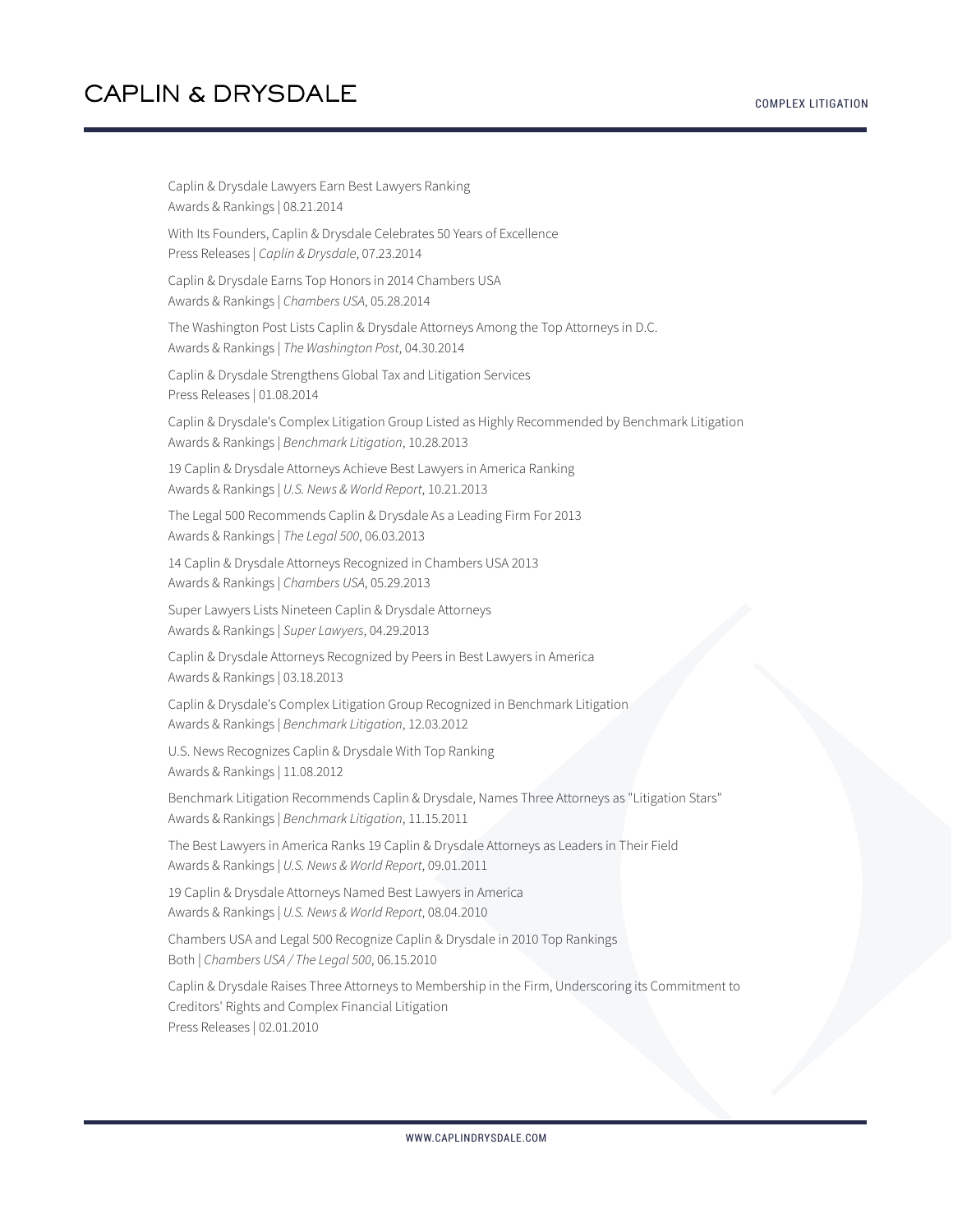Chambers USA 2009 Recognizes Eight Caplin & Drysdale Attorneys as 'America's Leading Lawyers' Awards & Rankings | *Chambers USA*, 06.15.2009

European Insolvency Law Struggles to Get Ahead of Soaring Defaults *The Distressed Debt Report*, 05.26.2009

Super Lawyers Recognizes Nine Caplin & Drysdale Attorneys in Five Practice Areas Awards & Rankings | *Super Lawyers*, 03.27.2009

#### EVENTS

Kevin Maclay Discusses Tort Liabilities at AIRA Advanced Restructuring & POR Conference 1:00 PM - 2:30 PM 11.15.2021 Jeffrey Liesemer Addresses Cross-Border Insolvencies at American Bankruptcy Institute Program 3:00 PM - 4:30 PM 11.07.2019

James Wehner and Sharon Want to Speak at Nonprofits and Associations Forum 07.15.2015

Walter Slocombe to Speak on the ISAB Report on U.S.-Russia Relations 01.15.2015

Jeffrey Liesemer to Speak at ABA Panel on Insurance Basics for Business Lawyers 04.10.2014

Jeffrey Liesemer Presents a LIVE Webinar on Significant Issues for Fraudulent Transfer Actions 03.25.2014

Jeffrey Liesemer to Speak at ABA 2013 Business Bankruptcy Committee Meeting 11.01.2013

Annual Hedge Fund General Counsel Summit 09.13.2011

Kevin Maclay and James Wehner to Speak at WMACCA Litigation Forum 07.26.2011

Changing Supervisory and Regulatory Landscape 4th Annual Hedge Fund General Counsel Summit 10.04.2010

Ronald Reinsel to Speak at The Distressed Debt Conference 11.10.2009

Enough is Enough: The Time for Investor Protection Against Fraud is Now!" 10.01.2009

Riding Out the Storm: Hedge Funds and the Financial Crisis 02.12.2009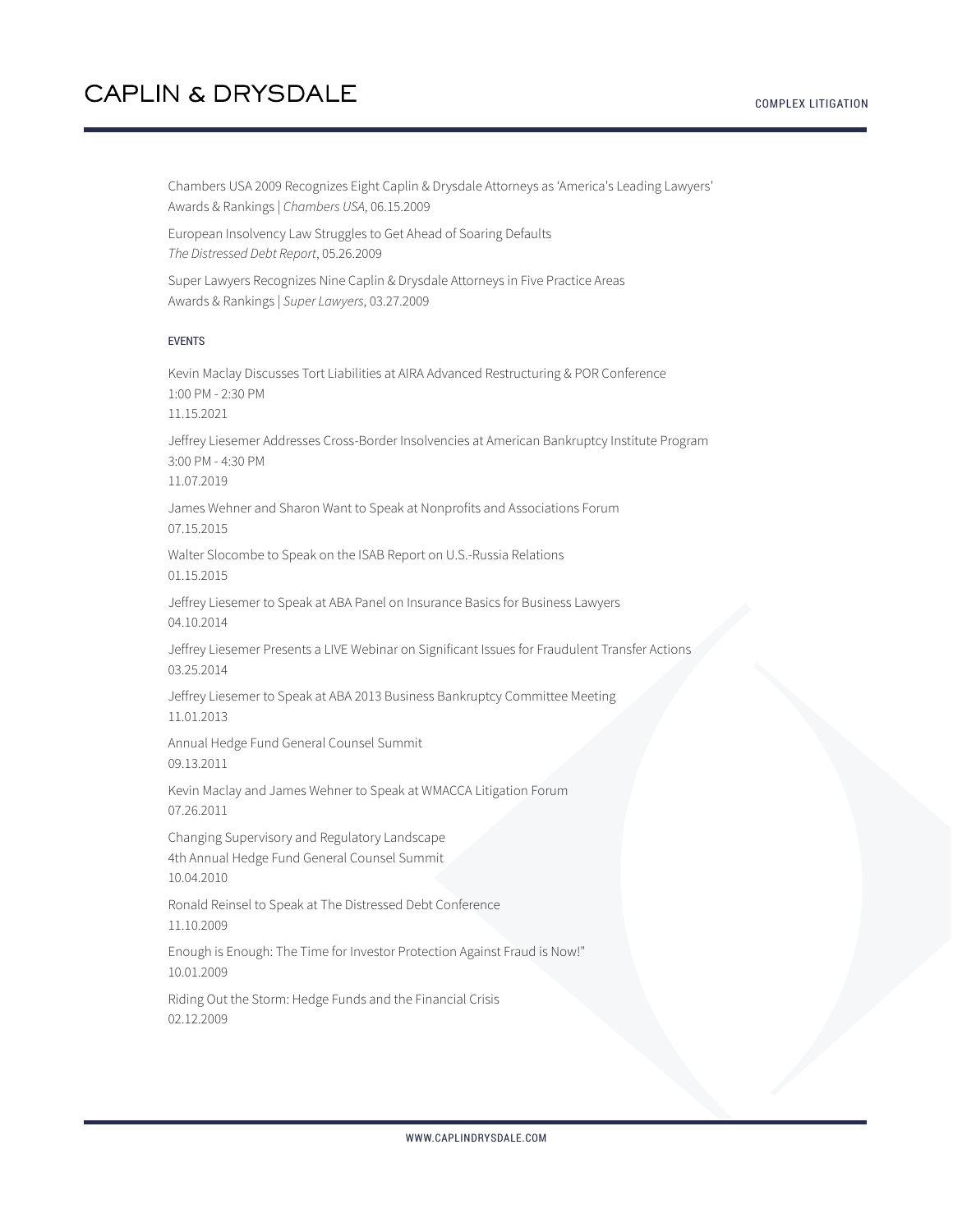#### COMPLEX LITIGATION

# **CAPLIN & DRYSDALE**

James Wehner to Speak on Credit Default Swaps 10.30.2008

Teleconference: Credit Default Swaps Under Fire Webinars - Strafford Publications, Inc. 10.21.2008

#### PUBLICATIONS

Supreme Court Alert: Supreme Court Finds U.S. Trustee Fee Increase Unconstitutional *Alert* , 06.24.2022

Supreme Court Alert: Supreme Court Declines to Address the Viability of the Equitable Mootness Doctrine Article | *Lexology*, 10.29.2021

*Appeal or No Appeal*: In Stipulations, Silence on Appellate Rights Could Mean Waiver Article | 01.09.2020

SDNY Distinguishes Supreme Court, Holds Tribune Company's Leveraged Buyout Falls Within Section 546(e) Safe Harbor Provision

08.20.2019

When a Cyberattack Might Be Espionage: DC Circuit Decides *In re U.S. Office of Personnel Management Data Security Breach Litigation*

Article | 07.19.2019

When Is an Environmental Claim Not an Environmental Claim: Climate-Change Claims in Bankruptcy Courts Article | *ABI Journal*, 07.01.2019

Supreme Court Alert: The Court Holds That Third-Party Counterclaim Defendants Cannot Remove Cases to Federal Court

Article | 06.06.2019

Supreme Court Alert: A Divided Court Holds that Under the Federal Arbitration Act an Ambiguous Agreement Cannot Provide a Basis for Compelling Class Arbitration Article | *Lexology*, 05.01.2019

Ex-NFL Player's Future Concussion Settlement Payments are Protected from Creditors in Bankruptcy Article | *Lexology*, 04.25.2019

Recent Sixth Circuit Decision Clarifies Appealability of Bankruptcy Court Orders Article | *Lexology*, 12.11.2018

SDNY Bankruptcy Court Enters Final Default Judgments Against Properly Served Foreign Defendants Article | *Lexology*, 08.22.2018

Second Circuit Holds Arbitration of Alleged Violation of Discharge Injunction Conflicts with Purposes of Bankruptcy Code

Article | *Lexology*, 06.29.2018

There's No Elephant in This Mousehole: The Supreme Court Upholds State Court Jurisdiction Over Class Actions Brought Under the Securities Act of 1933 Article | *Lexology*, 05.18.2018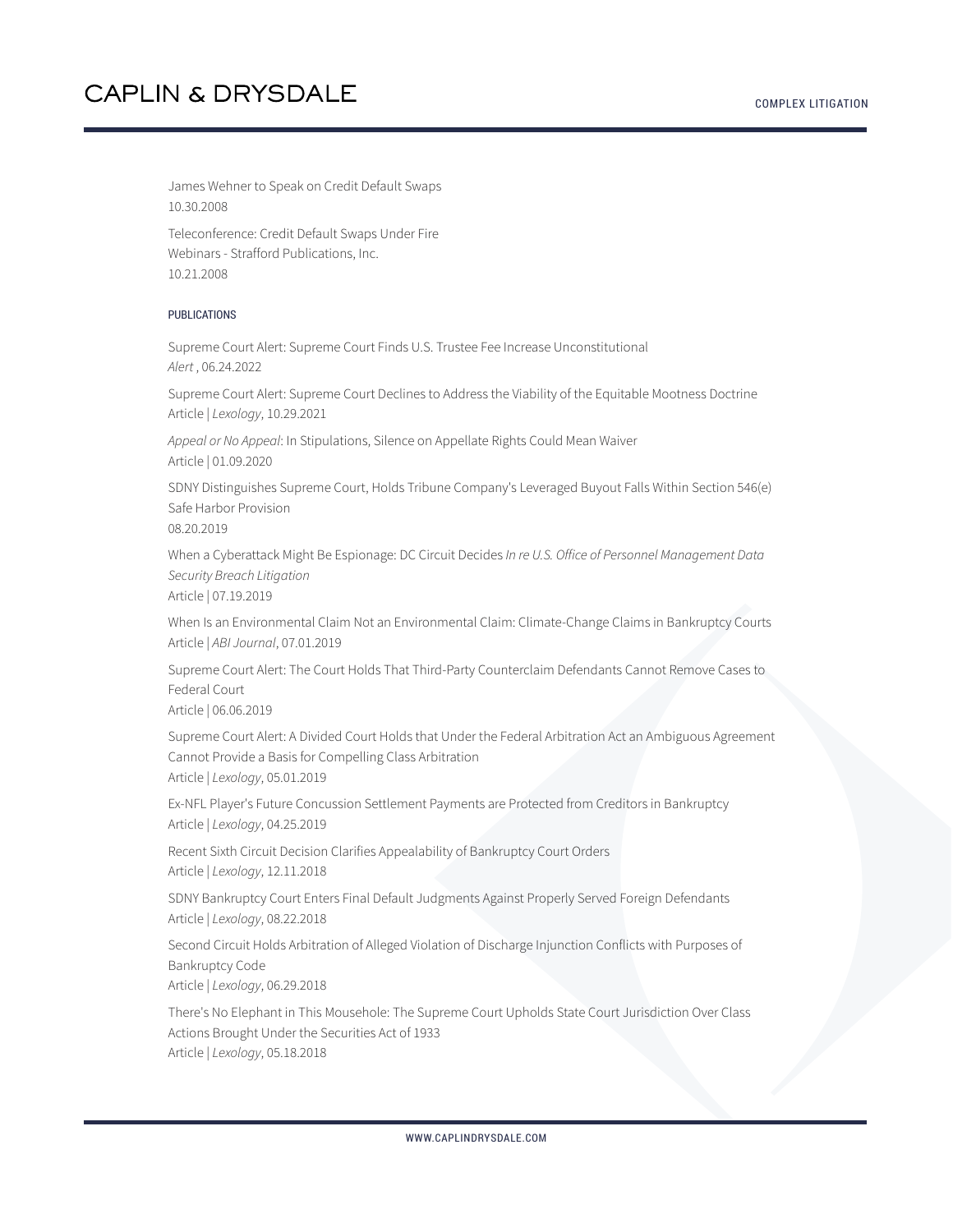Is "Per Debtor" Better? Cases Analyzing Cramdown and Substantive Consolidation Reflect Ongoing Debate About Creditor Protections in Multi-Debtor Bankruptcies Article | *Lexology*, 04.19.2018

Supreme Court Alert: The Court Provides Additional Guidance on the Appropriate Level of Review of Determinations of Mixed Questions of Law and Fact by the Bankruptcy Court Article | *Lexology*, 03.19.2018

Narrower Harbors: Supreme Court Holds that § 546(e) Securities Safe Harbor Does Not Protect Transfers in Which Financial Institution Is Only a Conduit Article | *Lexology*, 03.16.2018

The First Circuit Joins Several Other Circuit Courts in Finding That Creditors' Committees Have an Unconditional Right to Intervene in Adversary Proceedings Article | *Harvard Law School Bankruptcy Roundtable*, 03.13.2018

Following The Money: Trends in Cross-Border Asset Recovery Article | *IR Global*, 03.06.2018

Choice of Law Issues in the Hyundai & Kia Fuel Economy Litigation: Toward a New Predominance Analysis? Article | *Lexology*, 02.12.2018

Risk of Harm Standing in Data Breach Cases - Latest Developments Article | *Lexology*, 02.09.2018

First Circuit Finds Creditors' Committees Have Unconditional Right to Intervene in Adversary Proceedings Article | *International Law Office*, 02.09.2018

The First Circuit Joins Several Other Circuit Courts in Finding That Creditors' Committees Have an Unconditional Right to Intervene in Adversary Proceedings Article | *Lexology*, 01.23.2018

Avoiding the Voidable: Assessing Global Insolvency Practices and Processes Article | *IR Global*, 08.21.2017

Chapter 15 at 11: Threshold Requirements for Recognition Article | *International Law Office*, 03.24.2017

Chapter 15 at 11: Chapter 15 Provides Provisional Relief in Hanjin Shipping Article | *International Law Office*, 01.06.2017

Chapter 15 at 11: Bankruptcy Code's Cross-Border Insolvency Law Approaches 11th Anniversary Article | *International Law Office*, 09.30.2016

Supreme Court Nixes Puerto Rico Insolvency Law, but Congress Legislates New Path Article | *International Law Office*, 07.22.2016

Delaware Bankruptcy Court Reaffirms the Viability of Class Proofs of Claim in PacSun Bankruptcy Article | *Lexology*, 07.18.2016

Products Liability Plaintiffs Prevented From Seeking Recovery Against New GM Because the Bankruptcy Court Found Their Claims Were Not Assumed by New GM Article | *Lexology*, 04.26.2016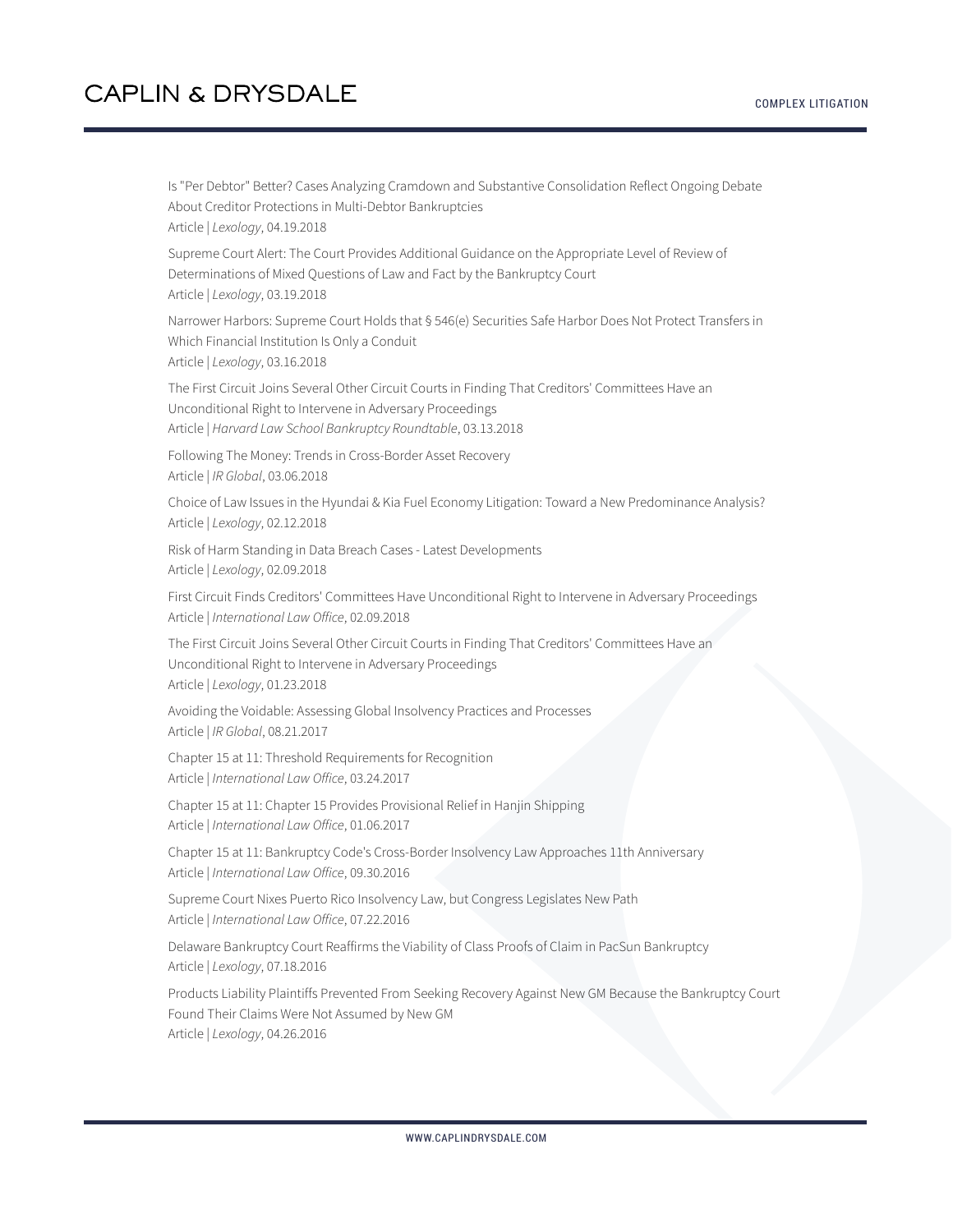COMPLEX LITIGATION

| Second Circuit Determines that Argentine Central Bank is Not Alter Ego of Argentina<br>Article   International Law Office, 03.11.2016                                                                                            |
|----------------------------------------------------------------------------------------------------------------------------------------------------------------------------------------------------------------------------------|
| Supreme Court: Decisions Denying Plan Confirmation Not Appealable as of Right<br>Article   International Law Office, 08.07.2015                                                                                                  |
| The Impact of Republic of Argentina v. NML Capital, Ltd.: Why the Supreme Court's Ruling Against Argentina<br>Avoided a Host of Unintended, Negative Consequences<br>Article   Maryland Journal of International Law, 05.06.2015 |
| Fairfield Sentry and the Limits of Comity in Chapter 15 Cases<br>Article   International Law Office, 03.20.2015                                                                                                                  |
| Litigation Claimants Get a Second Chance in Bankruptcy Appeal<br>Article   Lexology, 07.25.2014                                                                                                                                  |
| Remain Vigilant On Indian Permanent Establishments, Even After the Favorable e-Funds Decision<br>Article   Global Tax Weekly, 07.10.2014                                                                                         |
| Limitations on Corporation's Ability to Free Itself from Legacy Liabilities<br>Article   International Law Office, 06.20.2014                                                                                                    |
| Enforcing International Arbitration Clauses in Bankruptcy Proceedings<br>International Law Office, 03.21.2014                                                                                                                    |
| Safe Harbour Neither Bars Nor Pre-empts State Law Fraudulent Transfer Claims<br>Article   International Law Office, 02.21.2014                                                                                                   |
| Stipulation Limiting Damages Cannot Circumvent CAFA Jurisdiction<br>Article   Caplin & Drysdale, 03.26.2013                                                                                                                      |
| The Effrontery of The Asbestos Trust Transparency Legislation Efforts<br>Article   Mealey's Litigation Report Asbestos, 02.20.2013                                                                                               |
| Supreme Court to Consider Impact of Stipulation Limiting Damages on CAFA Jurisdiction<br>Article   Lexology, 09.10.2012                                                                                                          |
| Making Their Mark: The Supreme Court Clarified and Reshaped Class Action Law in the October 2010 Term<br>Article   Mondag, 08.01.2011                                                                                            |
| Social Media at Work: Defining New Legal Boundaries<br>Article   Rural Telecom, 07.01.2011                                                                                                                                       |
| United States Supreme Court Holds That Loss Causation Is Not Required to Obtain Class Certification in a<br>Securities Class Action<br>Article   Mondaq, 06.13.2011                                                              |
| Supreme Court Holds that Agreements with Arbitration Clauses Can Properly Waive Class Action Rights<br>Caplin & Drysdale, 04.29.2011                                                                                             |
| The Supreme Court to Hear Arguments on Whether Loss Causation Must Be Established for Class Certification<br>04.21.2011                                                                                                          |
| Evolving Fiduciary Duties in the Era of Financial Reform<br>Article   09.22.2010                                                                                                                                                 |
|                                                                                                                                                                                                                                  |